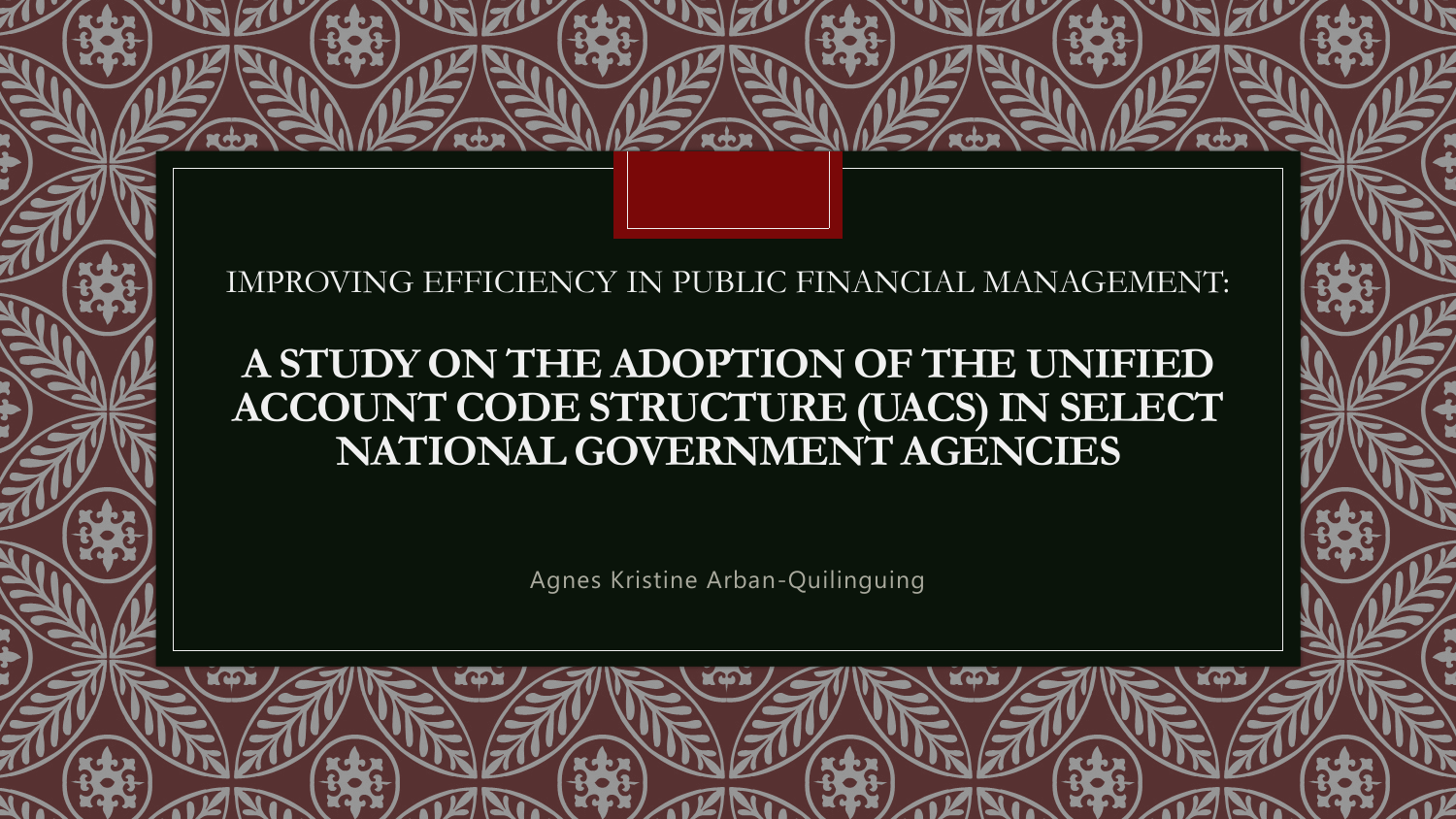## Background

PEFA Assessment

*The World Bank conducted an independent assessment of the Philippine PFM System in 2007*

- no common budgetary and accounting classification
- weak cash management system
- budget not results-based
- no integrated financial management information system ◦ weak monitoring of contingent liabilities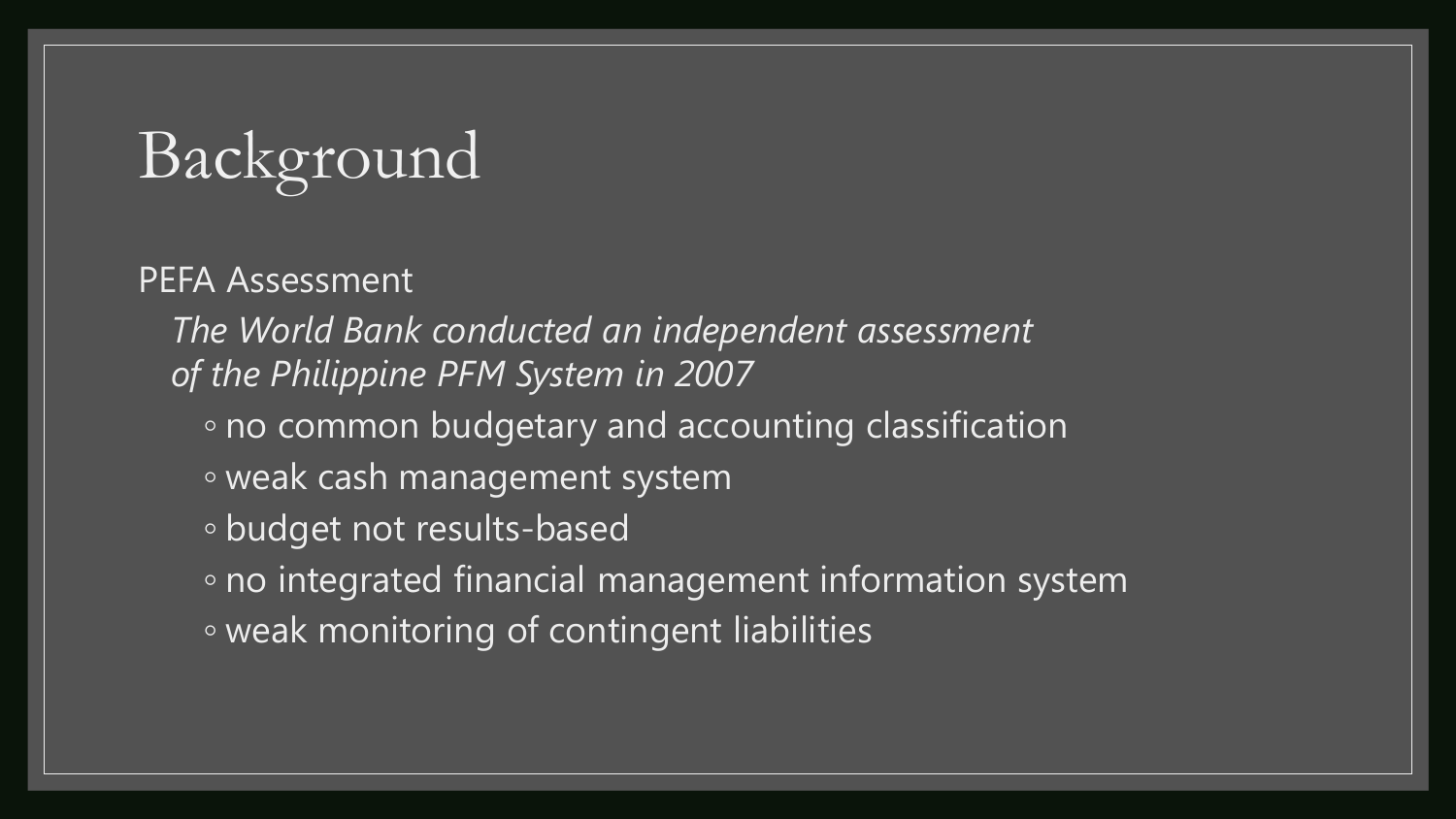## PFM Policy Basis

- EO No. 55 directs the integration and automation of PFM systems, and implementation of the PFM Reform Roadmap
- The PFM Reform Roadmap is a five-year masterplan for improving the financial management of the government
- The PFM Reform Program aims to improve efficiency, accountability, and transparency in the use of public funds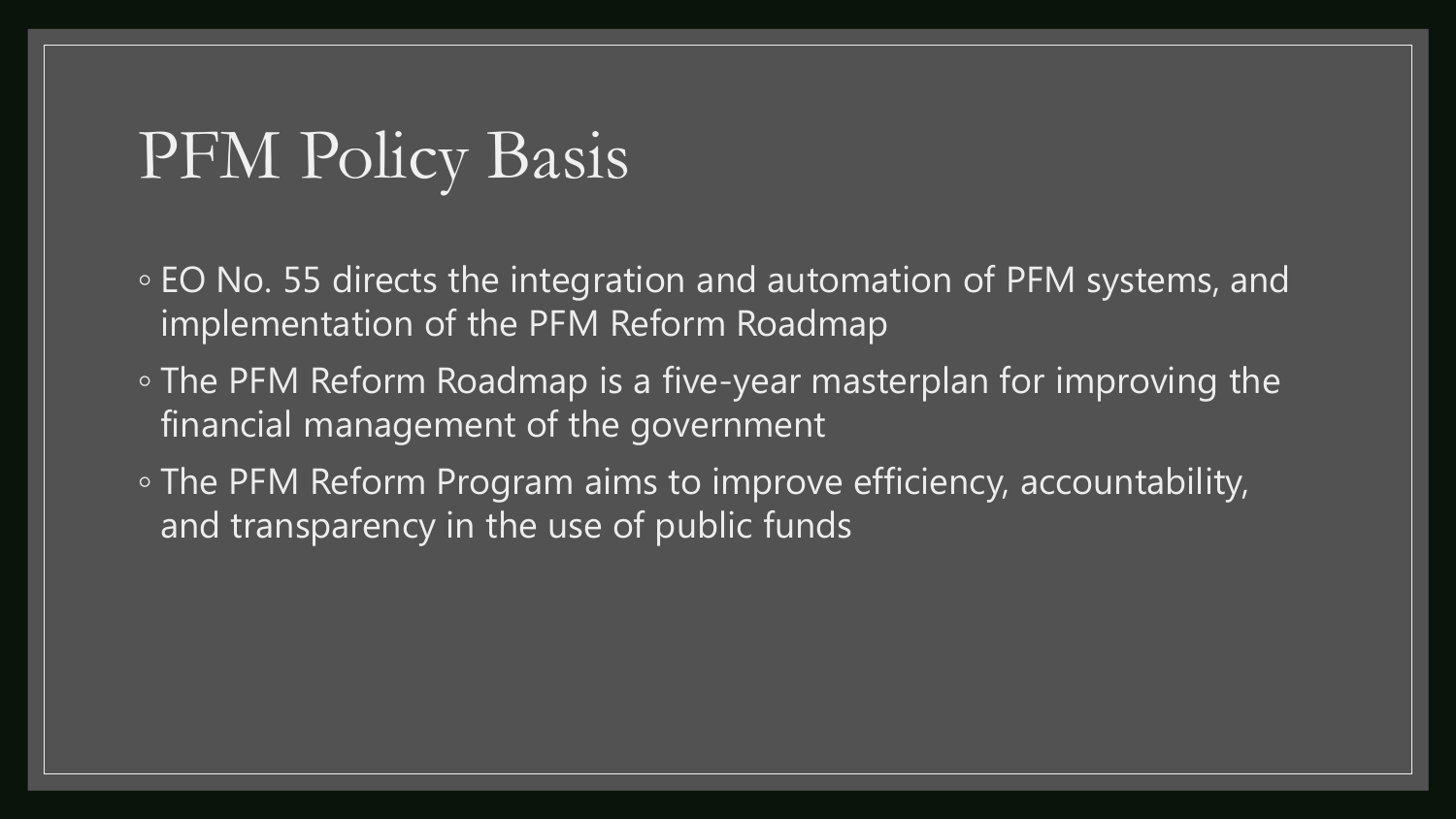## PFM Reforms

◦ UACS and Revised Chart of Accounts, including the BFARs ◦ Performance Informed Budgeting (PIB) ◦ Treasury Single Account (TSA) ◦ Contingent Liability Framework ◦ Accounting and Auditing Reforms ◦ GIFMIS/BTMS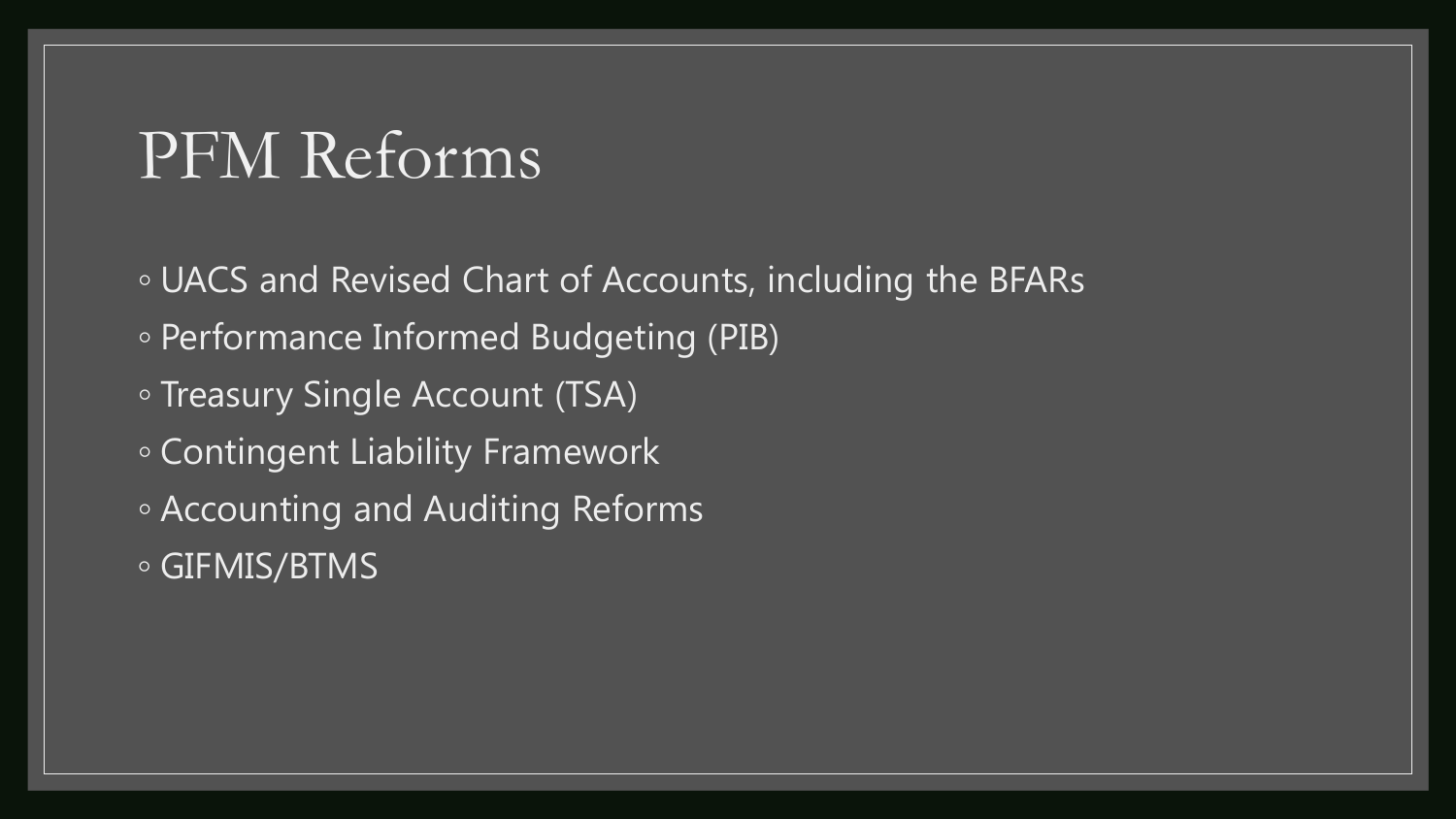## What is UACS?

◦ The Unified Account Code Structure (UACS) is a government-wide harmonized budgetary, treasury, and accounting code classification framework to facilitate the reporting of all financial transactions of the government, including revenue reporting

◦ Jointly developed by COA, DBM, BTr, and DOF through JC 2013-1, the UACS was initially adopted for FY 2014 budget.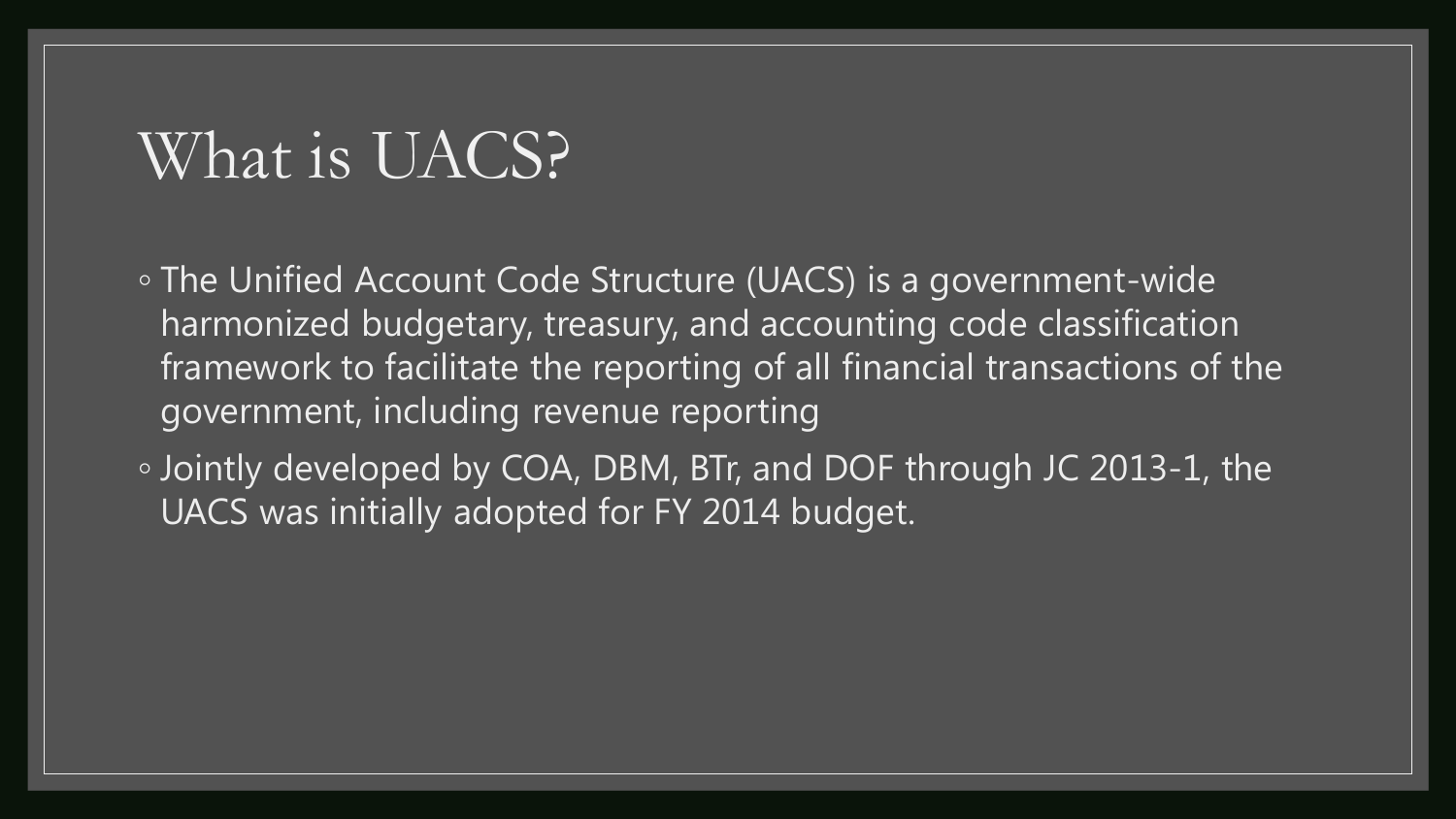## Why UACS?

- To harmonize budgetary, treasury, and accounting classification
- To simplify and consolidate formats for financial reports
- To facilitate timely and accurate reporting of actual receipts, collections and expenditures against programmed revenues and expenditures
- To enable comparison of disbursement for programs, projects and activities, with their approved appropriations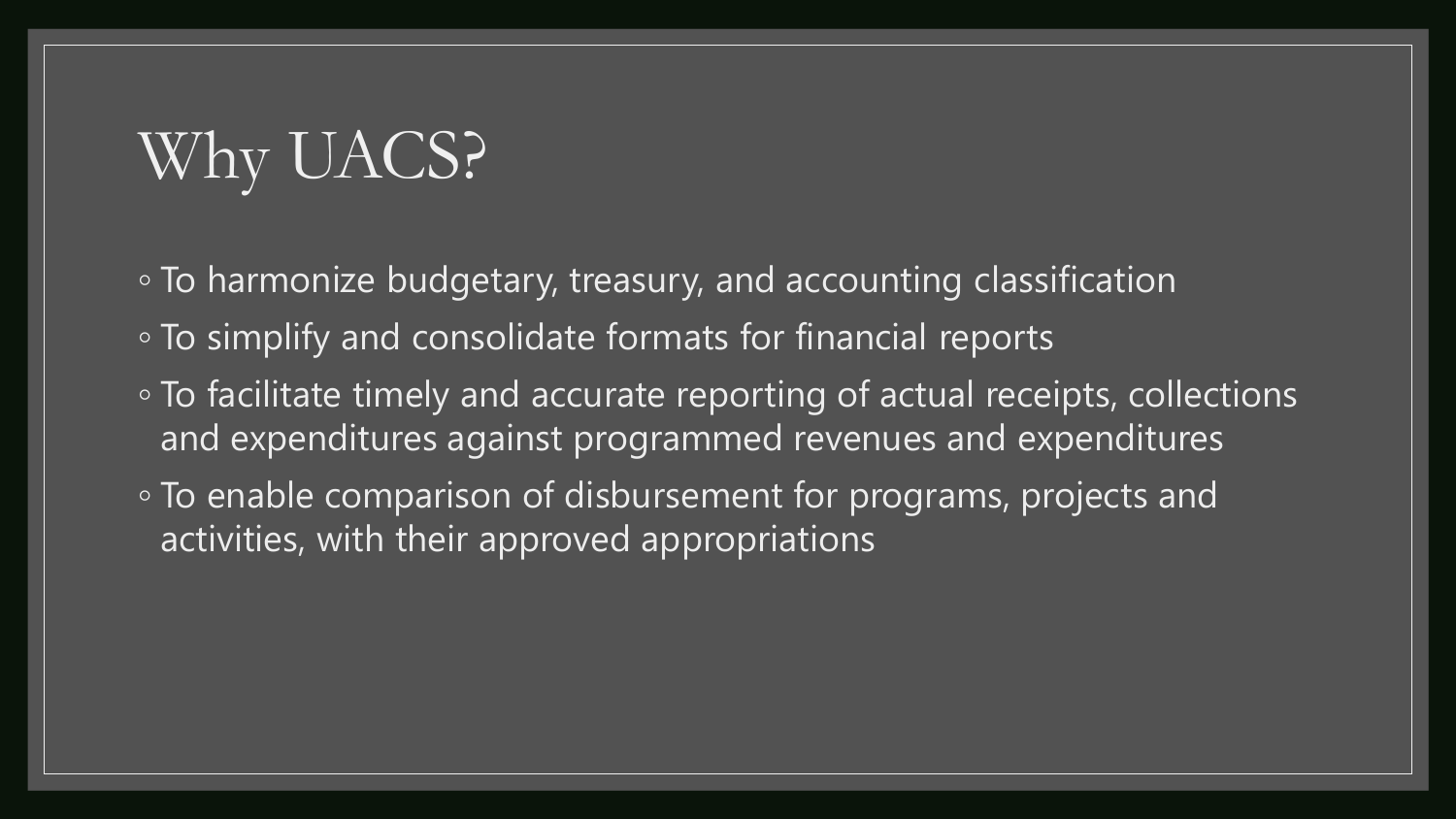## Elements of UACS

| <b>ELEMENT</b>        | NO. DIGITS (Per COA-DBM-DOF<br>JC 2013-1) | NO. DIGITS (Per COA-DBM-DOF<br>JC 2014-1) |
|-----------------------|-------------------------------------------|-------------------------------------------|
| <b>Funding Source</b> | 6-digit                                   | 8-digit                                   |
| <b>Organization</b>   | 12-digit                                  | 12-digit                                  |
| <b>Location</b>       | 9-digit                                   | 9-digit                                   |
| <b>MFO/PAP</b>        | 9-digit                                   | 15-digit                                  |
| <b>Object</b>         | 10-digit                                  | 10-digit                                  |
| <b>TOTAL</b>          | 46-digit                                  | 54-digit                                  |

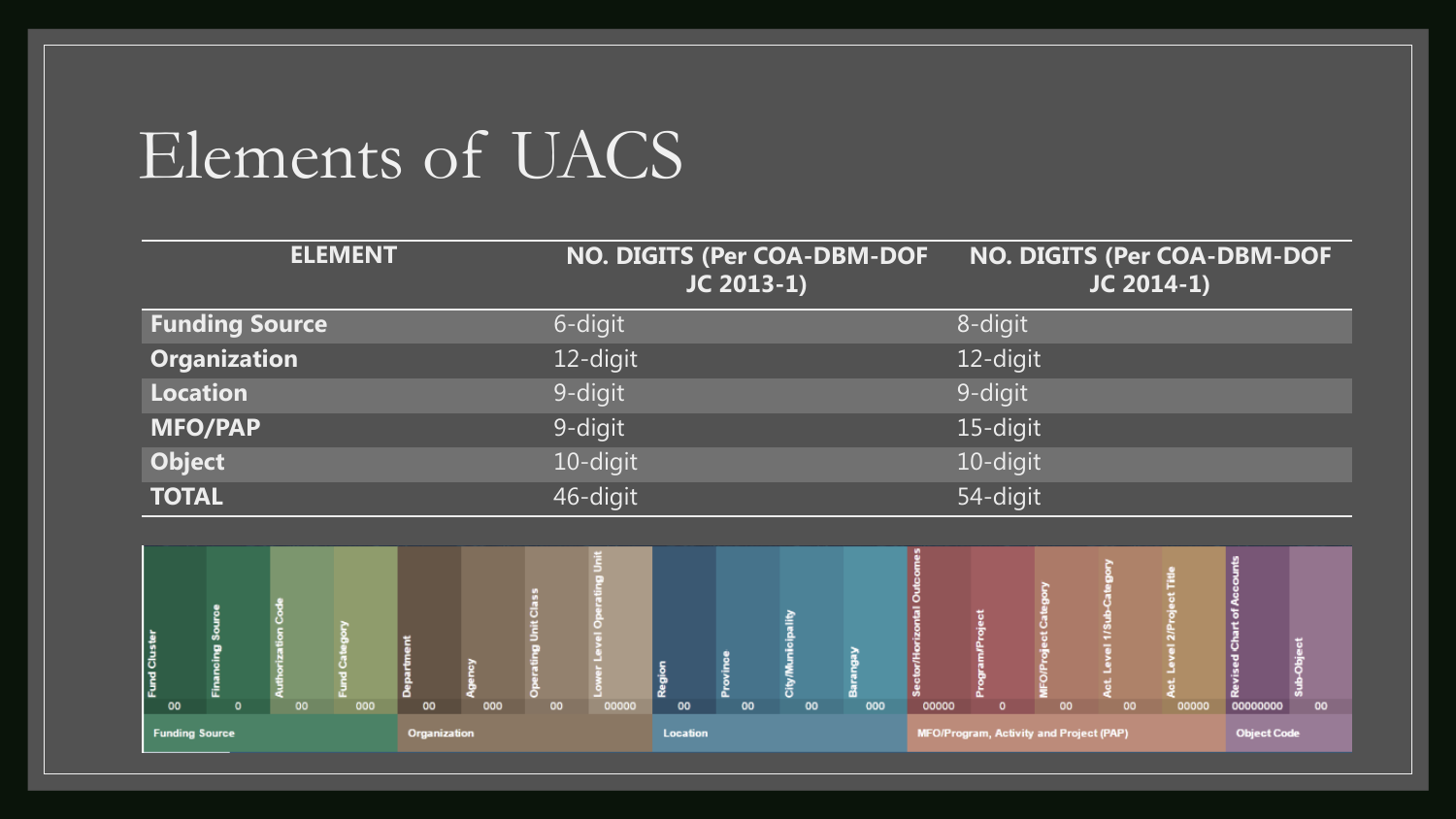## Use of UACS: FY 2017 Budget (in billion pesos)

| <b>AGENCY</b>           | <b>APPROPRIATIONS</b> | <b>ALLOTMENTS</b> | <b>OBLIGATIONS</b> | <b>DISBURSEMENTS</b> |
|-------------------------|-----------------------|-------------------|--------------------|----------------------|
| Education               | 501.2                 | 472.1             | 458.4              | 384.4                |
| Health                  | 114.3                 | 112.3             | 106.7              | 67.6                 |
| <b>Local Government</b> | 209.6                 | 202.4             | 200.9              | 183.6                |
| Defense                 | 223.9                 | 218.4             | 212.6              | 142.5                |
| <b>Social Welfare</b>   | 161.6                 | 161.6             | 153.6              | 129.7                |
| <b>Public Works</b>     | 689.0                 | 674.9             | 621.9              | 225.9                |
| Transportation          | 83.4                  | 82.3              | 69.2               | 27.2                 |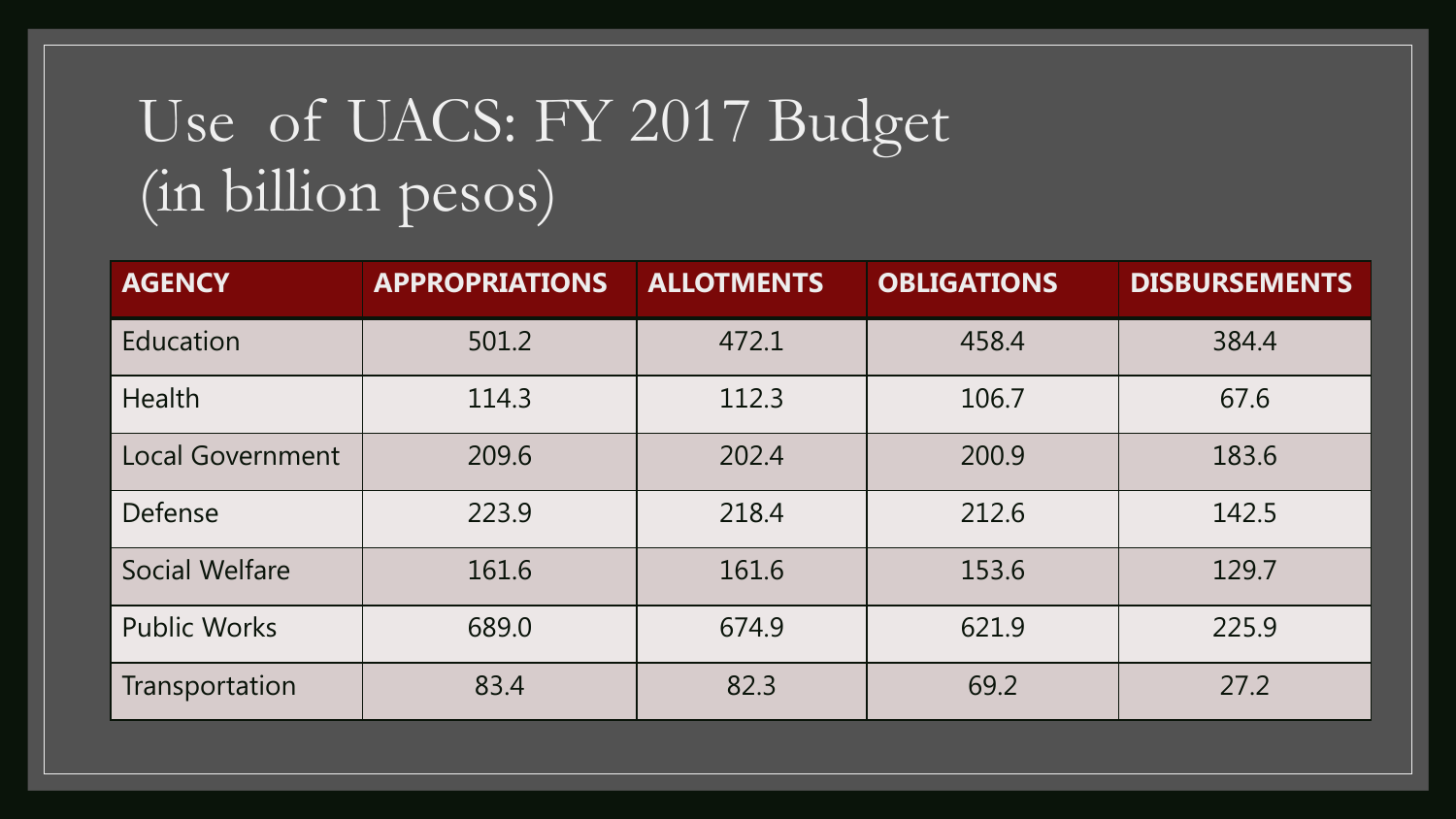## Statement of the Problem

◦ The study looks at the state of adoption of the UACS reform in national government agencies.

◦ Using the Technology Acceptance Model (TAM), it describes UACS' Usefulness and Ease of Use towards NGAs' actual system use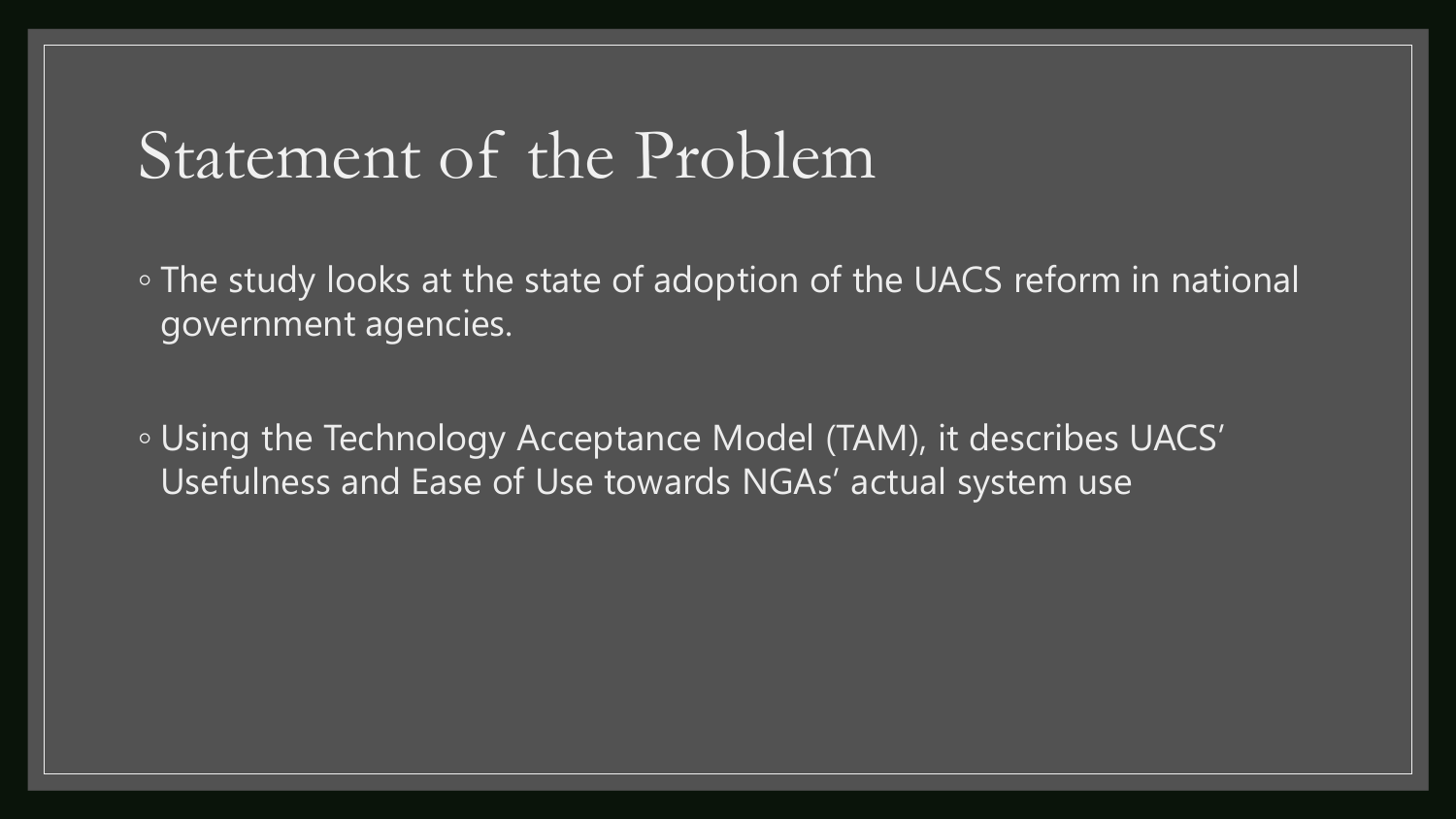## Research Questions

◦ What is the state of UACS adoption in the central offices of national government agencies?

◦ What are the factors affecting agency adoption of the UACS technology?

- Perceived Usefulness
- Perceived Ease of UACS Use
- Other factors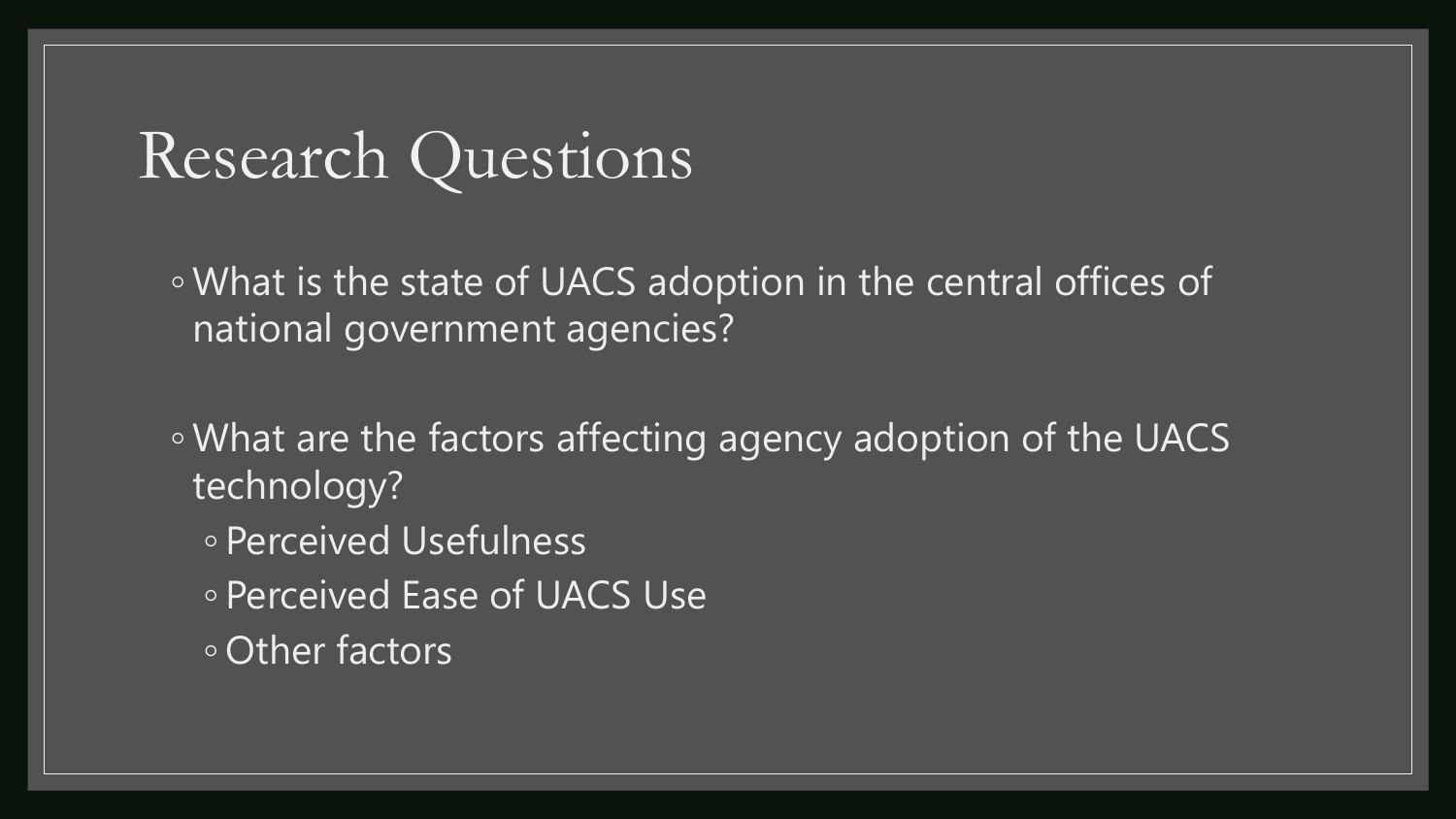## Objectives of the Study

◦ To determine whether spending agencies are still using UACS;

◦ To identify factors affecting agency user adoption of UACS (i.e. usefulness and ease of use)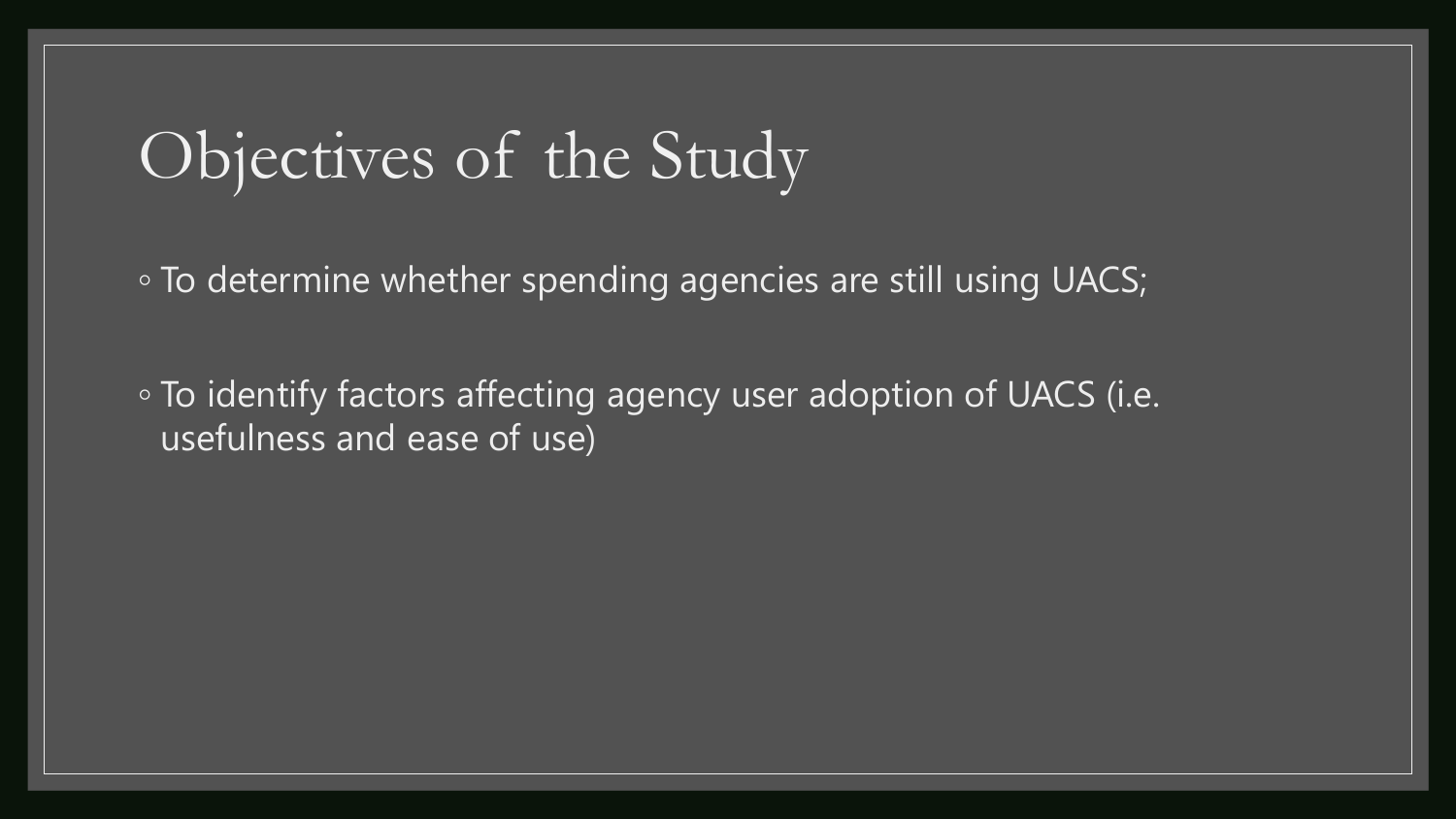## Limitations of the Study

#### ◦ Central offices of 7 national government agencies

- DPWH
- DSWD
- DOH
- DepEd
- DAR
- DA
- DOLE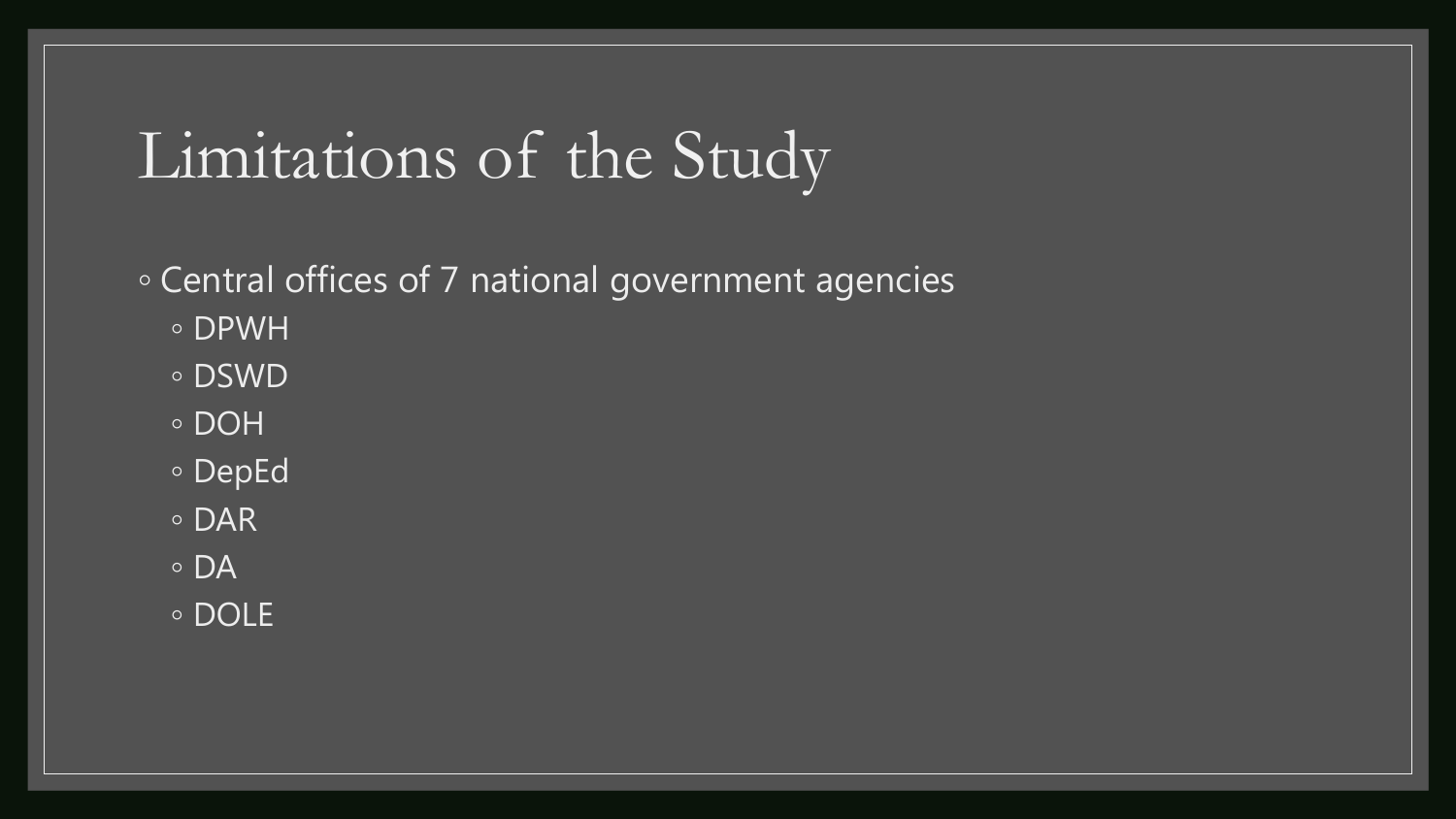## Research Framework

**National Government** Agencies (DSWD, DOH, DAR, DepEd, DA, DPWH, and DOLE)

> **PFM Personnel** (Budget Officers, Accountants, and Cashiers)

|  | <b>UACS Usefulness</b> |                        |  |
|--|------------------------|------------------------|--|
|  | Ease of UACS Use       | <b>Actual UACS Use</b> |  |
|  | <b>Other Elements</b>  |                        |  |
|  |                        |                        |  |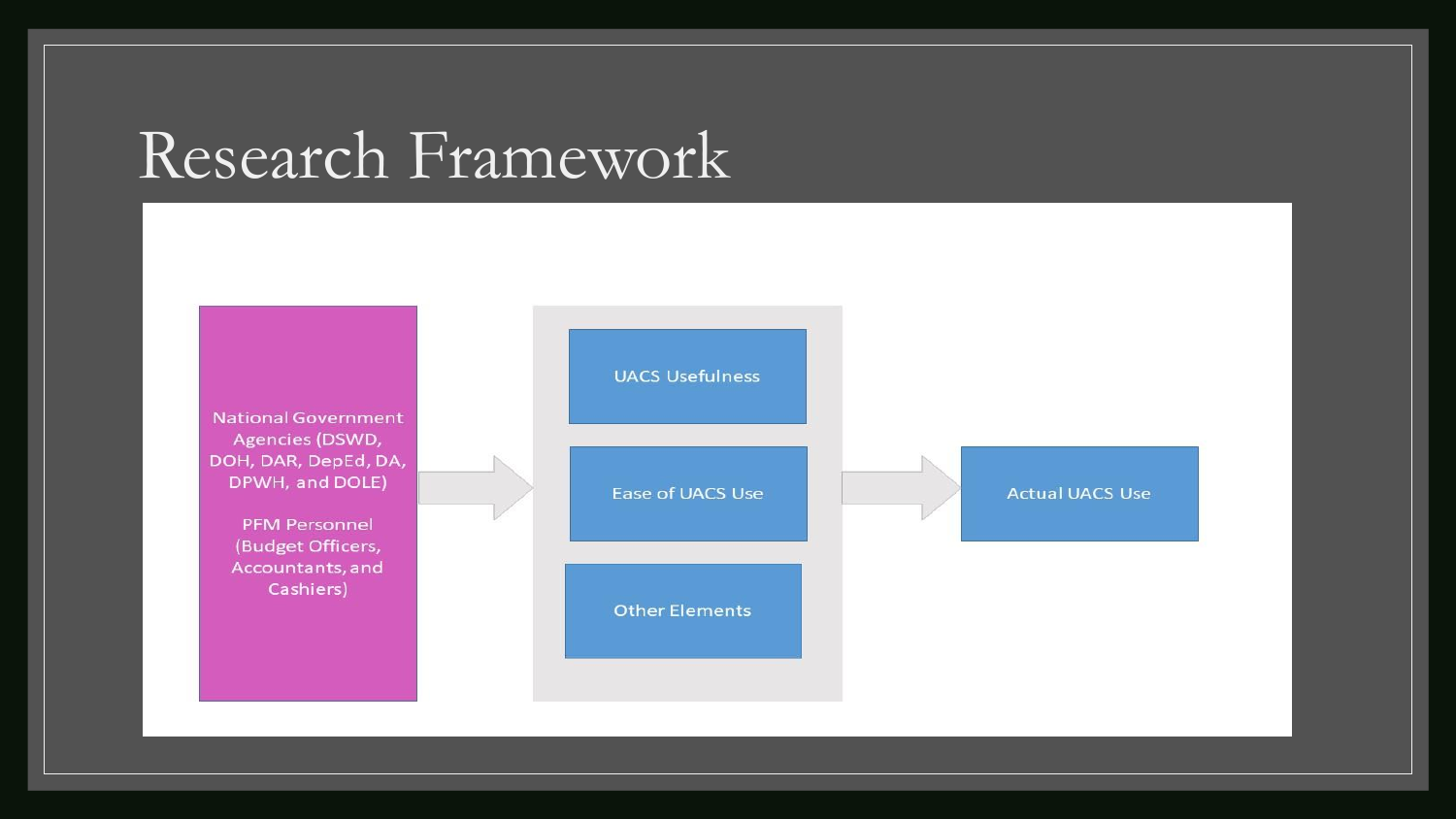# Methodology

- TAM Survey
	- 78 PFM personnel, including 28 budget officers, 29 accountan and 21 cashiers
- Qualitative Interviews ◦ Chief budget officers, chief accountants, and chief cashiers



rabobank/profile/organisation/key-documents/index.html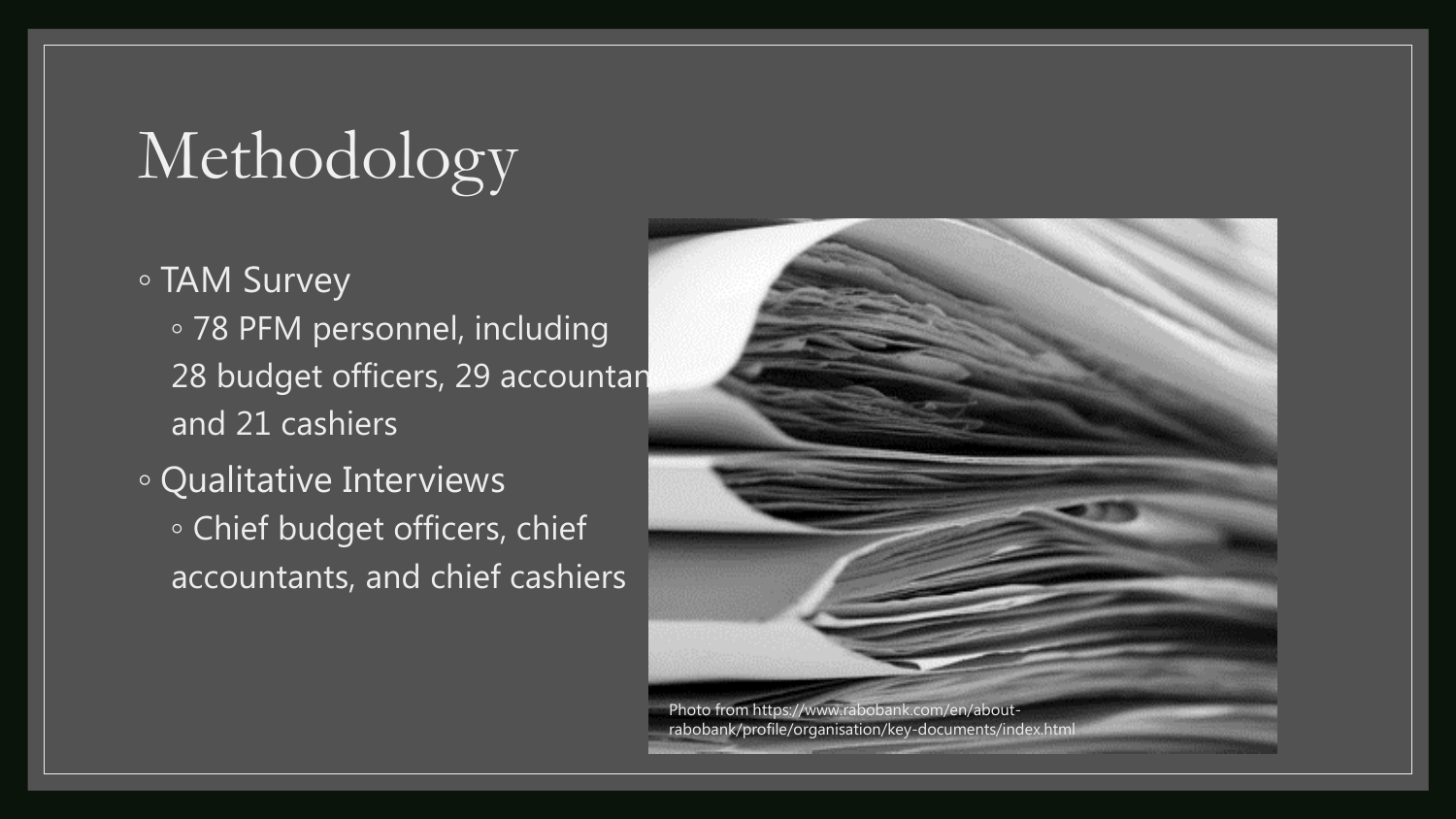*UACS Use* 

◦ All of the PFM personnel surveyed, including the accountants, budget officers, and cashiers have used and continue to use UACS;

- Budget Preparation
- Budget Execution
- Budget Accountability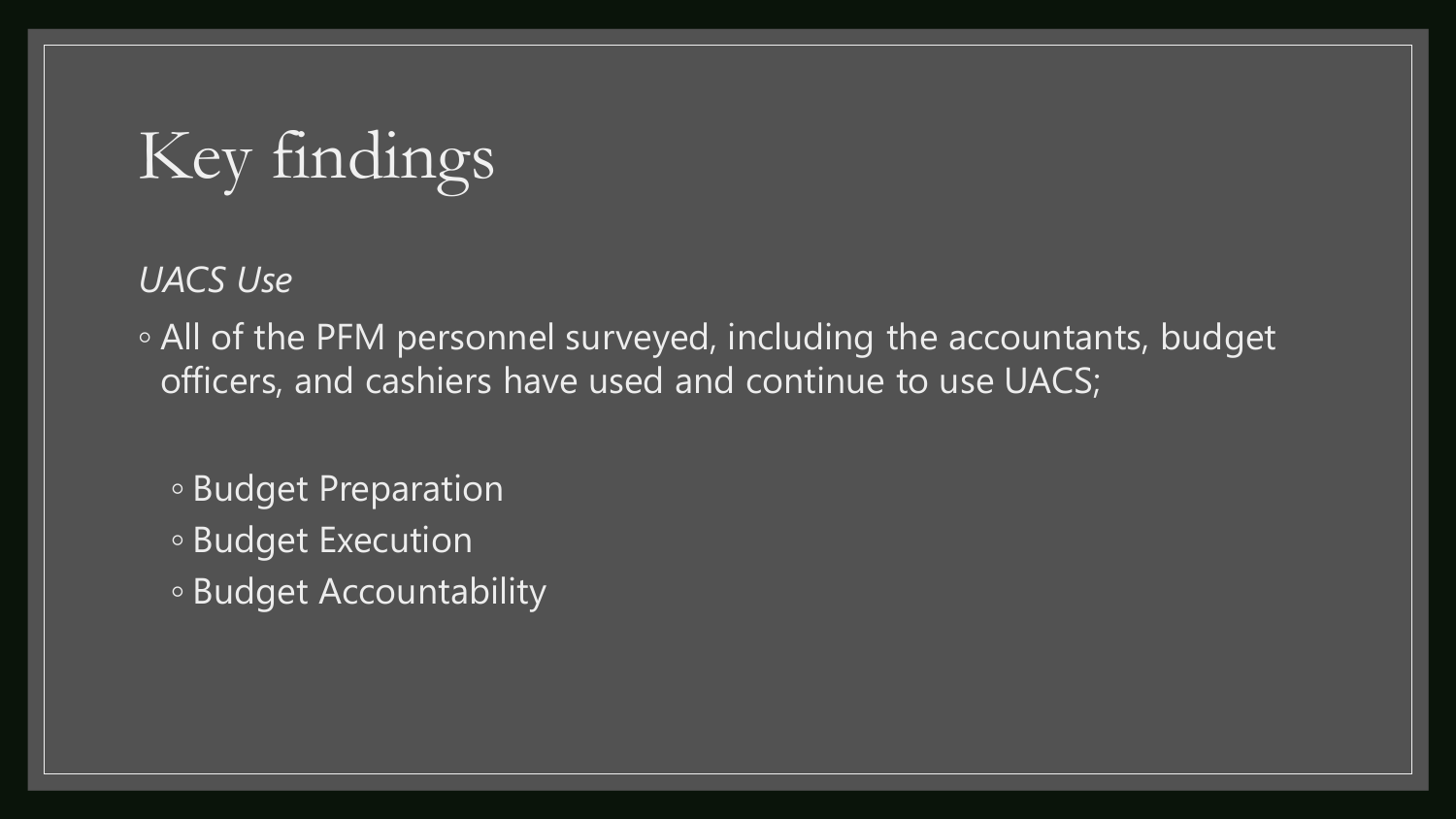*UACS Usefulness* 

◦ 46% of the respondents agreed that UACS enables them to perform their tasks

◦ Usefulness in terms of reporting requirements (accountants and budget officers)

◦ 62% of the PFM personnel found UACS very useful for their work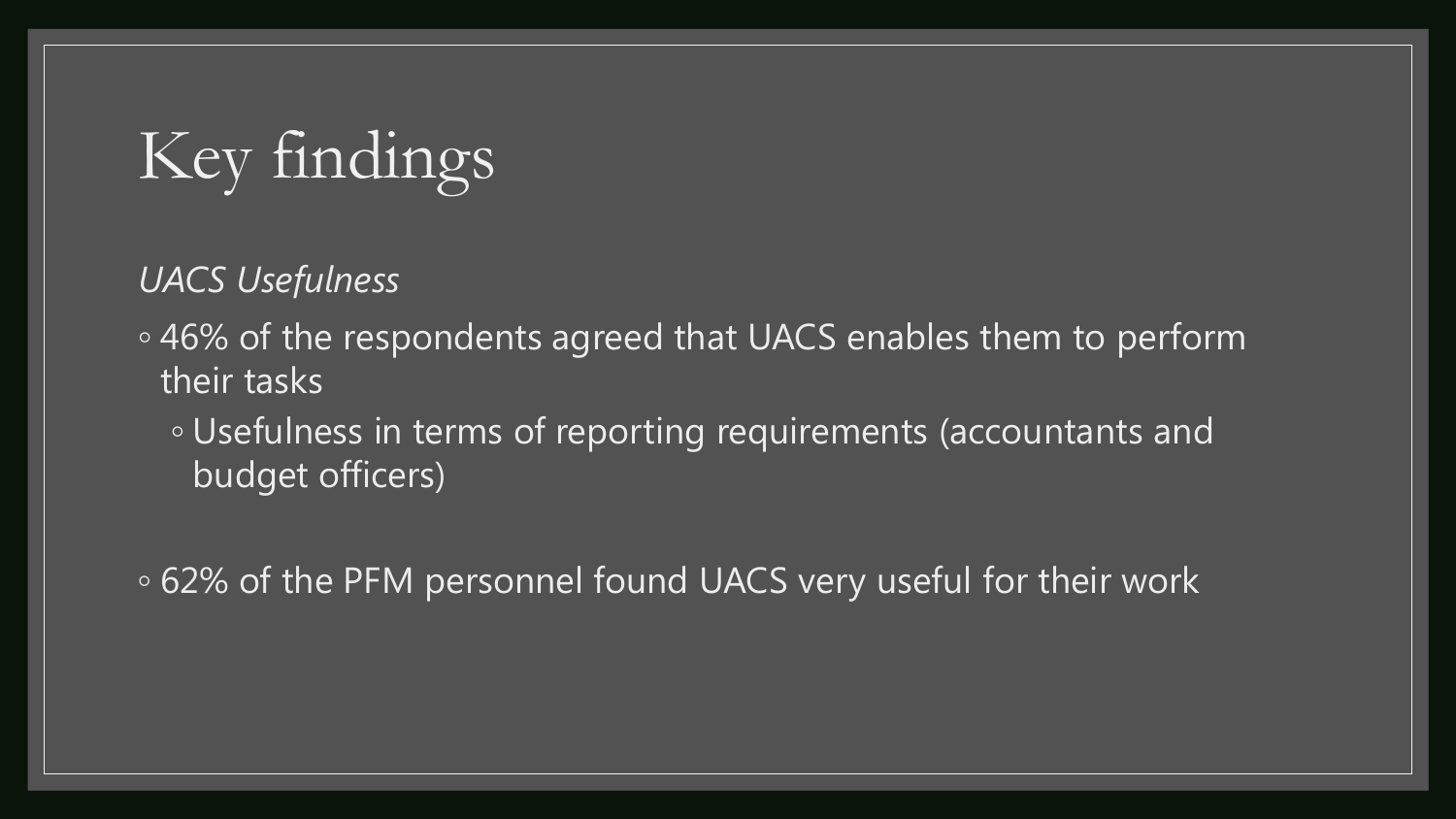*Ease of Use*

- 56% of the respondents found UACS easy to use
- 67% of the respondents said they were trained in the use of UACS ◦ Transfers and recruitment
- 85% of the PFM personnel confirmed that there are existing guides/manuals on how to use UACS
- UACS and old system being equal in difficulty
	- Accountants and budget officers with more positive perception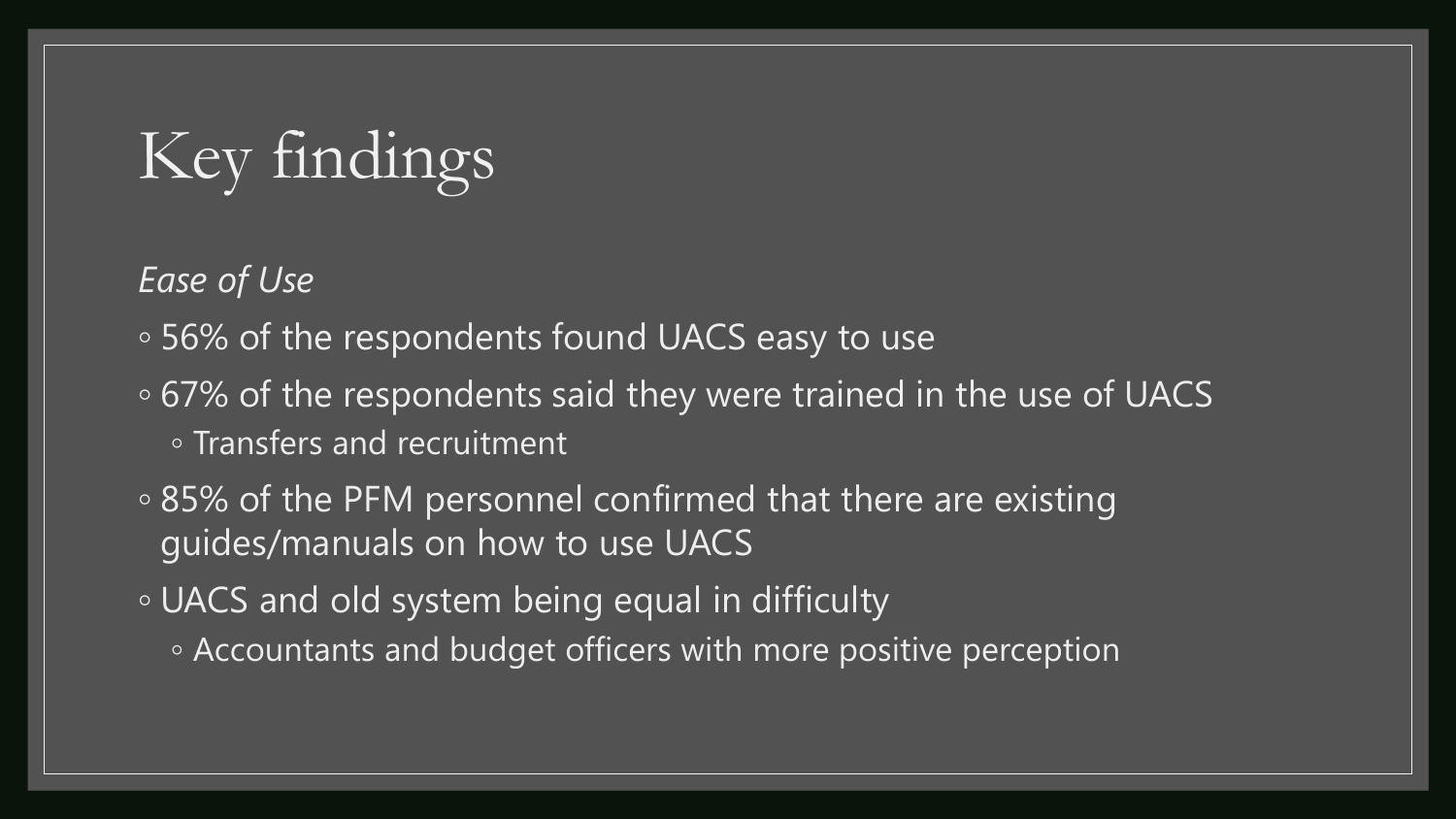*Other Elements*

- Compliance to the policies enforced by oversight agencies: COA, DBM, and DOF
- Benefits for oversight agencies data aggregation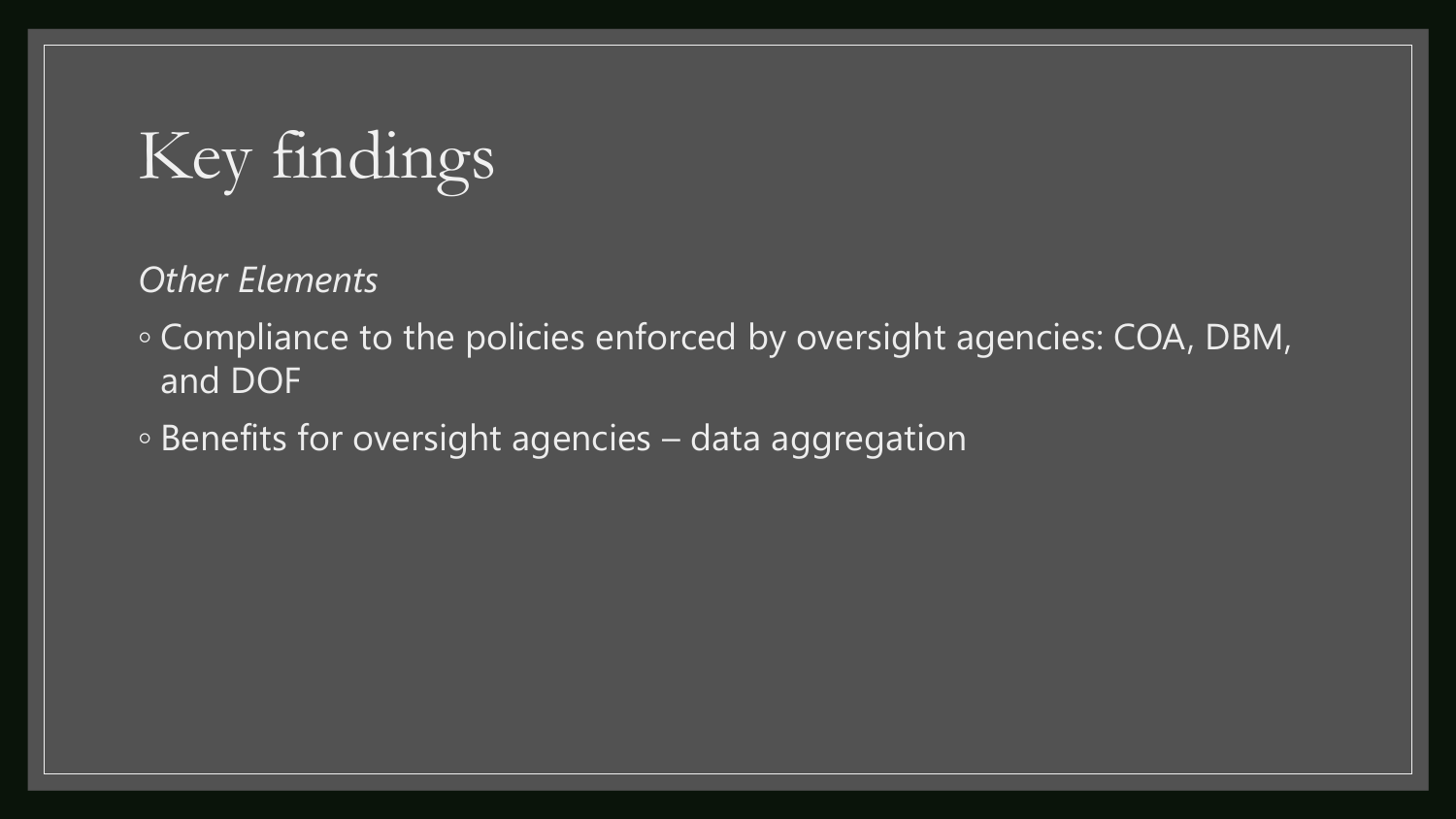## Conclusion

◦ All national government agencies have already adopted UACS; the agencies continued to use UACS even after a change in administration in 2016;

◦ PFM personnel found UACS useful for their work, and easy to use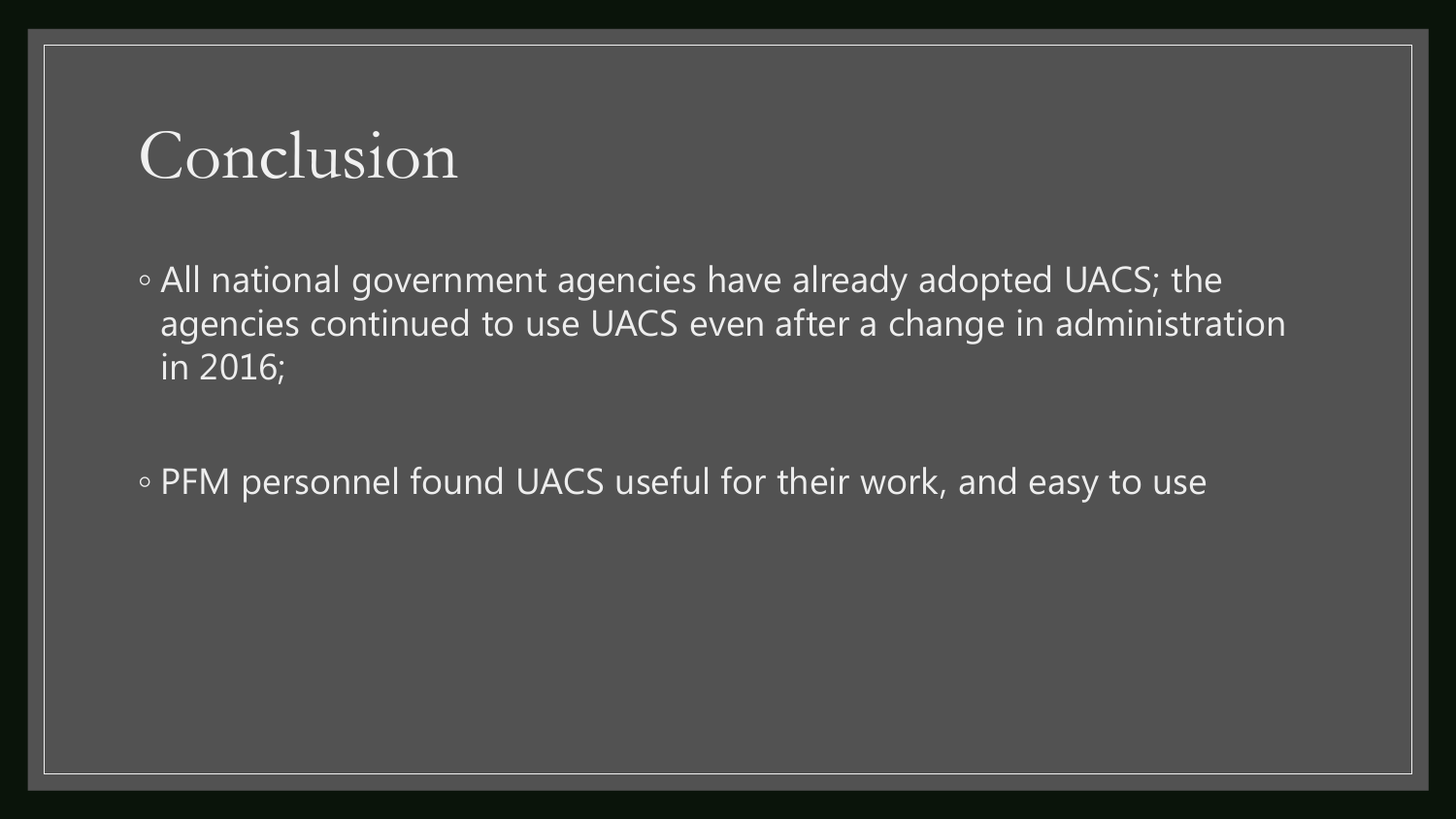### Recommendations

◦ UACS adoption as a compliance exercise

- Learning sessions with spending agencies on how UACS can be used to track and monitor agency performance
- UACS review
	- Regular and systematic review of the UACS
- UACS Training
	- Continued staff training on UACS and other PFM reforms